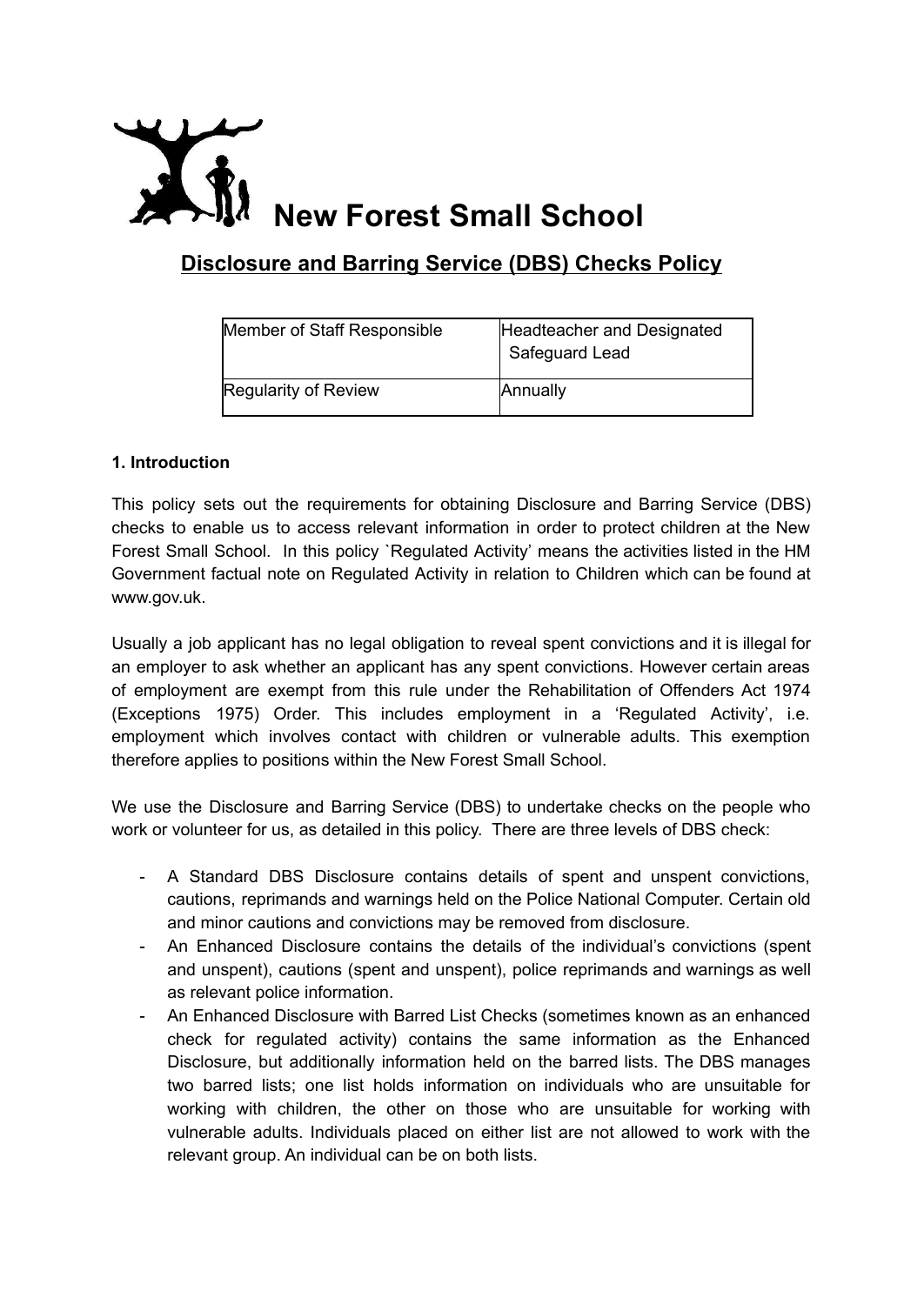Prohibition orders prevent a person from carrying out teaching work in schools, sixth form colleges, 16 to 19 academies, relevant youth accommodation and children's homes in England. A person who is prohibited from teaching must not be appointed to work as a teacher in such a setting. Employer Access Online is a free service which can be used to check prohibition orders.

Since all of our staff and volunteers have some involvement in working with children and young people, all posts within NFSS have been assessed as requiring an Enhanced Check with Lists Check Disclosure, which, for the avoidance of doubt, shall include (but will not be limited to) permanent and temporary employees, non-staff members acting as invigilators for examinations, and other individuals where considered appropriate, e.g. volunteers and consultants.

We also reserve the right to request that third party contractors who provide services or work at NFSS undertake DBS checks on request and comply with all reasonable instructions to our satisfaction with regard to safeguarding and recruitment of staff. Contractors engaging in regulated activity will require an Enhanced DBS Certificate with Lists Check Disclosure. All other contractors who are not engaging in regulated activity, but whose work provides them with an opportunity for regular contact with children, will require an Enhanced DBS Check (not including barred list information).

# **2. Policy Statement**

We are committed to ensuring, as far as possible, that the staff employed by NFSS, in either a paid or unpaid capacity, pose no threat to children, young people or vulnerable adults.

All staff recruited to positions involving contact with children under 18, and to positions which give access to information about these individuals, will be required to complete an Enhanced DBS with Lists Check Disclosure check prior to initial appointment and as often as considered appropriate by NFSS thereafter, as part of the conditions of their employment. Please see section 7 of this policy regarding the specific circumstances when a recheck would be required.

Any convictions disclosed will be considered fairly in line with the NFSS Equalities and Cohesion Policy, taking into account the nature and circumstances of the offence and its relevance to the post. We undertake not to discriminate unfairly against any subject of a DBS check on the basis of a conviction or other information revealed and we are committed to the fair treatment of our staff, potential staff or users of our services, regardless of offending background, age, disability, gender reassignment, marriage or civil partnership, pregnancy, maternity, religion or belief, race, sex, or sexual orientation.

We undertake to comply fully with the relevant sections relating to pre-employment vetting and retention of recruitment records of the Employment Practices Code which is issued by the Information Commissioner and the DBS Code of Practice regarding the correct handling, use, storage, retention and disposal of Disclosures and Disclosure information. NFSS will also comply fully with its obligations under the General Data Protection Regulations 2018 and other relevant legislation pertaining to the safe handling, use, storage, retention and disposal of Disclosure information.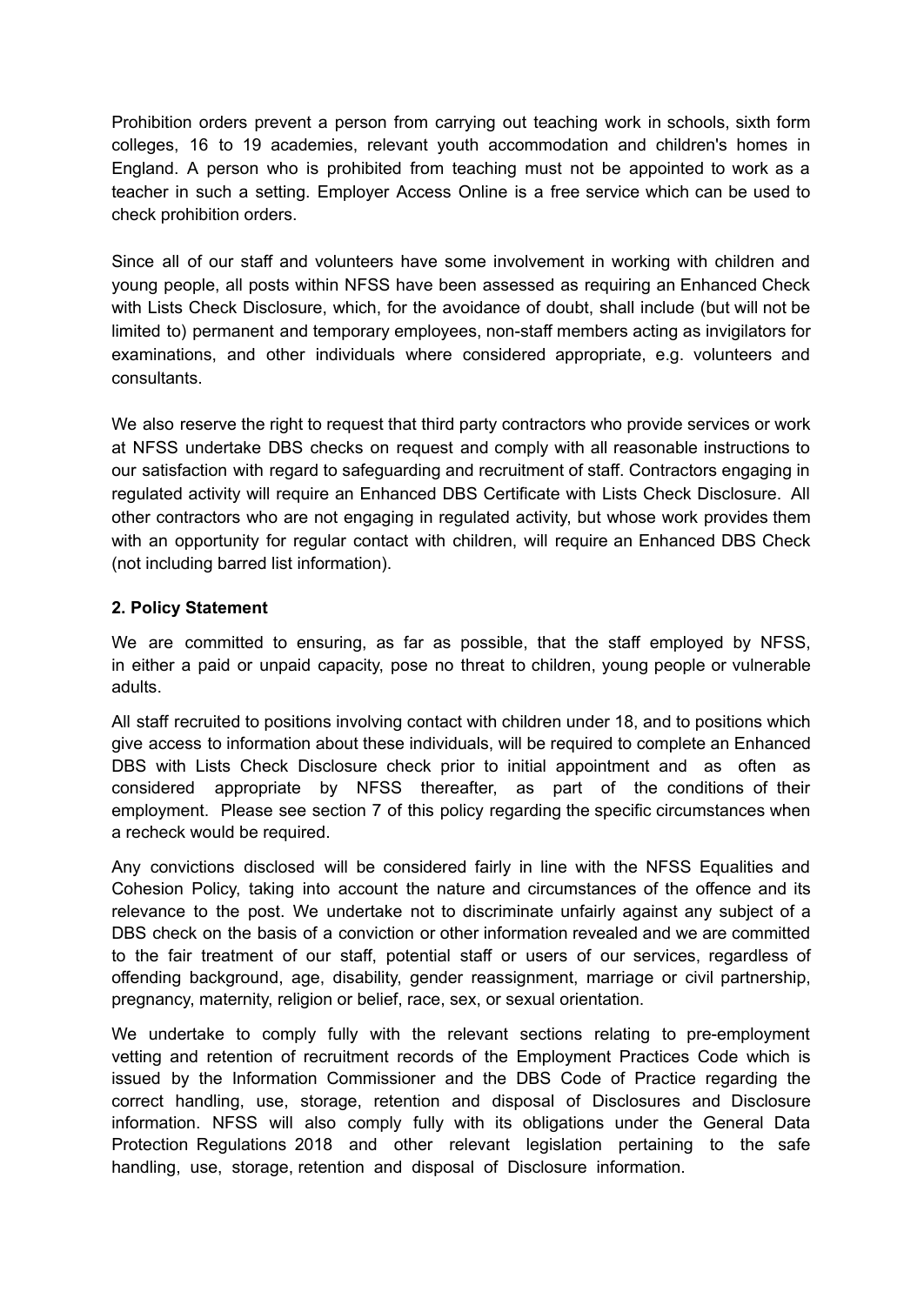We acknowledge that information about the commission, or alleged commission, of criminal offences is sensitive personal data for the purposes of the General Data Protection Regulations 2018, and as such, is subject to additional protections.

## **3. Recruitment procedures**

Where a DBS disclosure is required for an advertised post, the job advertisement and job description should include a statement indicating that offers of employment will be made subject to a satisfactory Enhanced DBS check with Lists Check Disclosure.

Candidates will be asked to disclose any previous convictions on the application form. We will ask that this information is sent under separate, confidential cover, to the Designated Safeguarding Lead within NFSS and we guarantee that this information will only be seen by those who need to see it as part of the recruitment process.

The school will avoid asking for information that is not relevant, such as medical records, details about unrelated or spent convictions of household members, DBS certificates from third parties, or copies of a person's criminal record.

Failure to disclose a conviction or to provide truthful information which subsequently comes to our attention may lead to disciplinary action against the individual including dismissal. In addition, a failure to answer a question about previous convictions during the recruitment process will be a valid reason to withhold employment or to dismiss the individual.

Once an offer of employment has been accepted, the successful candidate will be asked to complete a DBS application form and to provide the necessary evidence for verification of identity (original certificates are required). The person verifying the application must complete their section of the form using the evidence of identification presented by candidates, taking care to ensure vigilance in checking these and accuracy in completion. Once the identity check has been completed, the completed form will be sent to DBS for processing.

As DBS certificates are issued to the individual on whom the check was carried out (not directly to NFSS), NFSS will need to ask the applicant for sight of their DBS certificate. This information will be kept in line with the school's Data Protection Policy.

Where a recruitment agency is used, NFSS must receive written notification from the agency to confirm that they have carried out all the appropriate checks on the individual (see section 8), including the dates on which the checks were performed, together with a copy of the candidate's Enhanced DBS Certificate with Lists Check Disclosure. This provision must be included in any contract or other agreement that NFSS makes with recruitment agencies for the supply of staff.

Before a person offered for supply by a recruitment agency begins work at the school, the Head Teacher will check the person's identity (irrespective of any such check carried out by the recruitment agency before the person was offered for supply).

We reserve the right to include a continuing disclosure obligation in our employment contracts.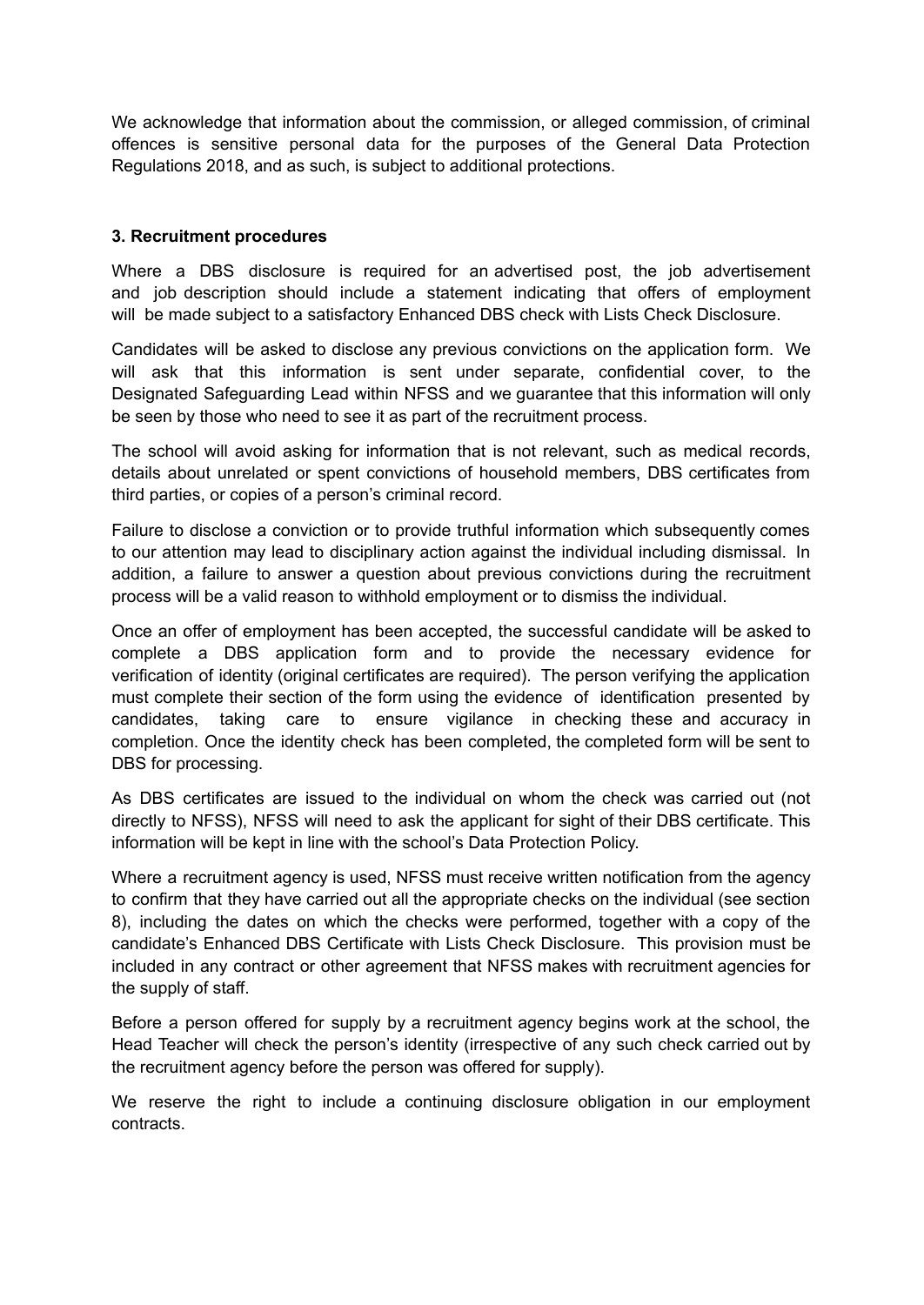NFSS will keep a single central register of recruitment and vetting checks in accordance with the Education (Independent School Standards) (England) Regulations 2014.

# *3.1. Ensuring the authenticity of DBS certificates*

As part of the decision-making process, the Designated Safeguarding Lead must ensure that they see an original DBS certificate. Copies or digital photographs are not acceptable and must be rejected.

A DBS certificate contains the DBS logo on the front face and contains a number of security features which can be used to verify whether it has been counterfeited or altered.

The areas to be aware of and examined are as follows:

- an original DBS certificate has printing on both sides; the paper size is 209mm width x 404mm length which is larger than A4
- the personal information print colour on the certificate is purple
- a 'crown seal' watermark repeated down the right-hand side of the certificate is visible both on the surface and when holding the certificate up to the light
- a background design with the word 'Disclosure' appears in a wave-like pattern across both sides of the document – on the front of the certificate this pattern is green and on the rear of the document this is purple

If NFSS staff members are unsure whether a DBS certificate is genuine, or suspect that it may have been altered, they should contact the DBS immediately at FDIT@dbs.gov.uk.

## **4. Start date**

An Enhanced DBS check with Lists Disclosure should be sought immediately once an offer of employment is accepted, so that NFSS can review the contents of the disclosure before the individual commences employment. Candidates should be encouraged to provide a copy of the Enhanced DBS certificate to the Designated Safeguarding Lead or her Deputy as soon as possible in order to avoid delays with the recruitment process.

Where possible, the start date should be set to allow sufficient time for the return and clearance of the DBS disclosure. If it is not possible to delay the start date, or if there is any delay in receiving the disclosure, the successful candidate may start employment; subject to a satisfactory medical clearance and a second written reference, where at least one written reference has been received provided that the individual does not engage in a Regulated Activity.

No unsupervised access to children or young people can be allowed prior to satisfactory disclosure. It is the responsibility of the Head Teacher to establish appropriate supervision arrangements and/or adjustment to the individual's duties until a satisfactory DBS check is received. If appropriate supervision arrangements cannot be put in place, the individual must not start work until the checks are received by NFSS.

Two written employment references from previous employers are also required by NFSS before appointment is confirmed.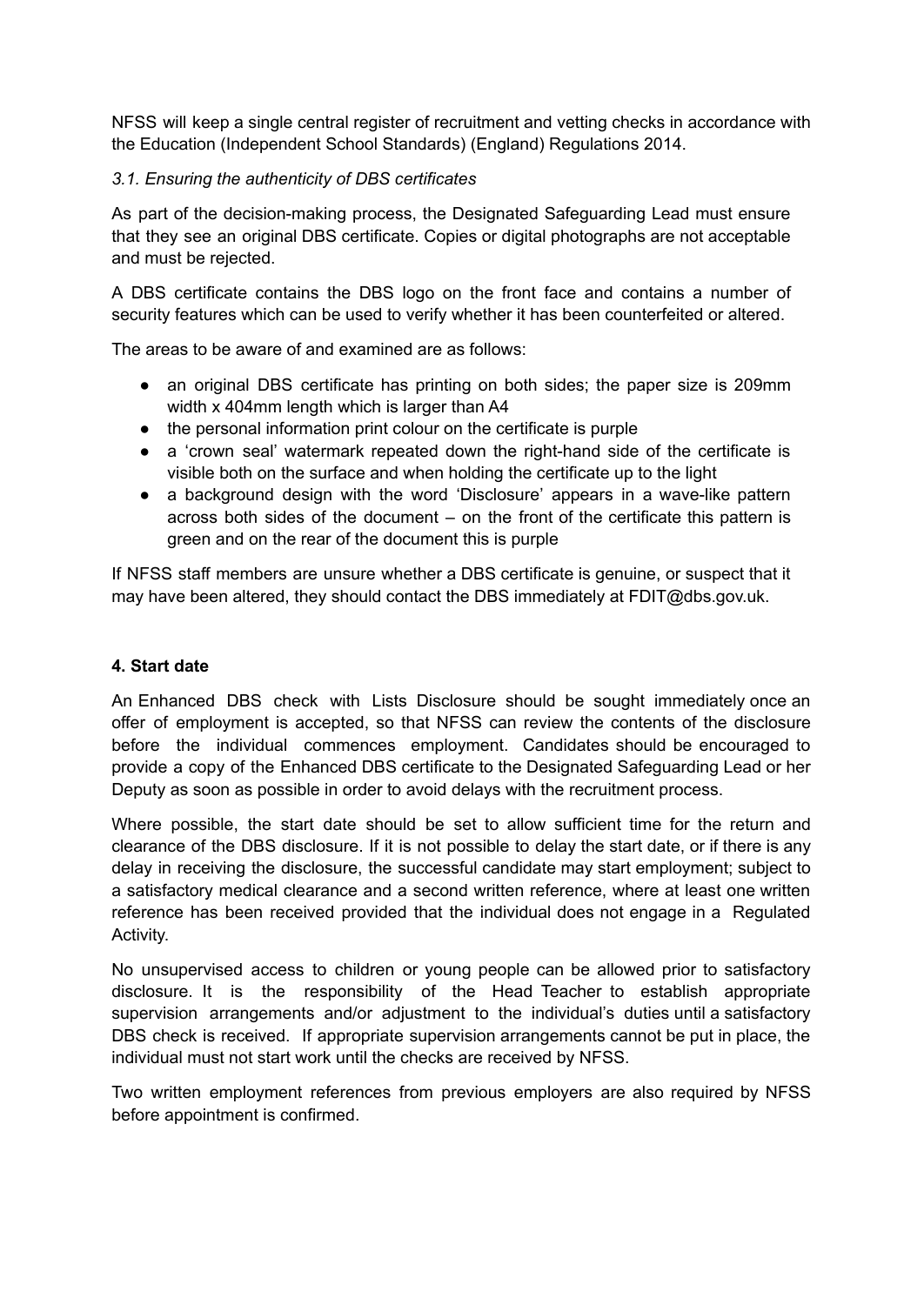## **5. What to do if a criminal record is revealed on a Disclosure**

Past convictions will not necessarily be a bar to obtaining a position. Consideration must be given to the nature and circumstances of the offence and its relevance to the post applied for, and NFSS will carry out a risk assessment which is relevant to this DBS Policy, the position and situation. Where there is a potential concern, the candidate will be requested to bring a copy of their disclosure to a meeting with the Head Teacher and Designated Safeguarding Lead to discuss the concern. The Head Teacher and Designated Safeguarding Lead will jointly decide whether the individual should be appointed.

Any matters revealed by disclosure that will affect a recruitment decision will be discussed with the candidate prior to a decision being made.

Under the Rehabilitations of Offenders Act 1974 (Exceptions) Order 1975 (Amendment) (England and Wales) Order 2013, certain protected convictions and cautions will not be required to be disclosed in a DBS and NFSS will not be entitled to ask questions about them or to rely on them to refuse employment or dismiss an employee. This includes, for example:

- a) a conviction received by a person aged under 18 at the time of the offence resulting in a non-custodial sentence after five and a half years has lapsed (unless it related to an offence specified as never being eligible for filtering); and
- b) a caution administered to a person aged under 18 at the time of the offence after two years has lapsed (unless it related to an offence specified as never being eligible for filtering).

NFSS will notify the DBS if it dismisses a person for harming a child or putting a child at risk of harm (or if it would have dismissed that person, had the person not left their employment) as it is a criminal offence not to do so.

## **6. DBS Update Service**

The DBS Update Service allows applicants to keep their DBS certificate up to date online and to take it with them from role to role if the applicant pays an online fee. It also allows employers to check a certificate online.

There is currently no registration process or fee for employers to check a certificate online, but employers:

- a. must be legally entitled to carry out a check
- b. must have the worker's written permission.

NFSS reserves the right to use the DBS update service to check that an individual's DBS certificate is still current, subject to the requirements above.

#### **7. Rechecks**

No further checks are required for any staff unless the person has a break in service of more than three months. Please note that extended sickness or maternity leave does not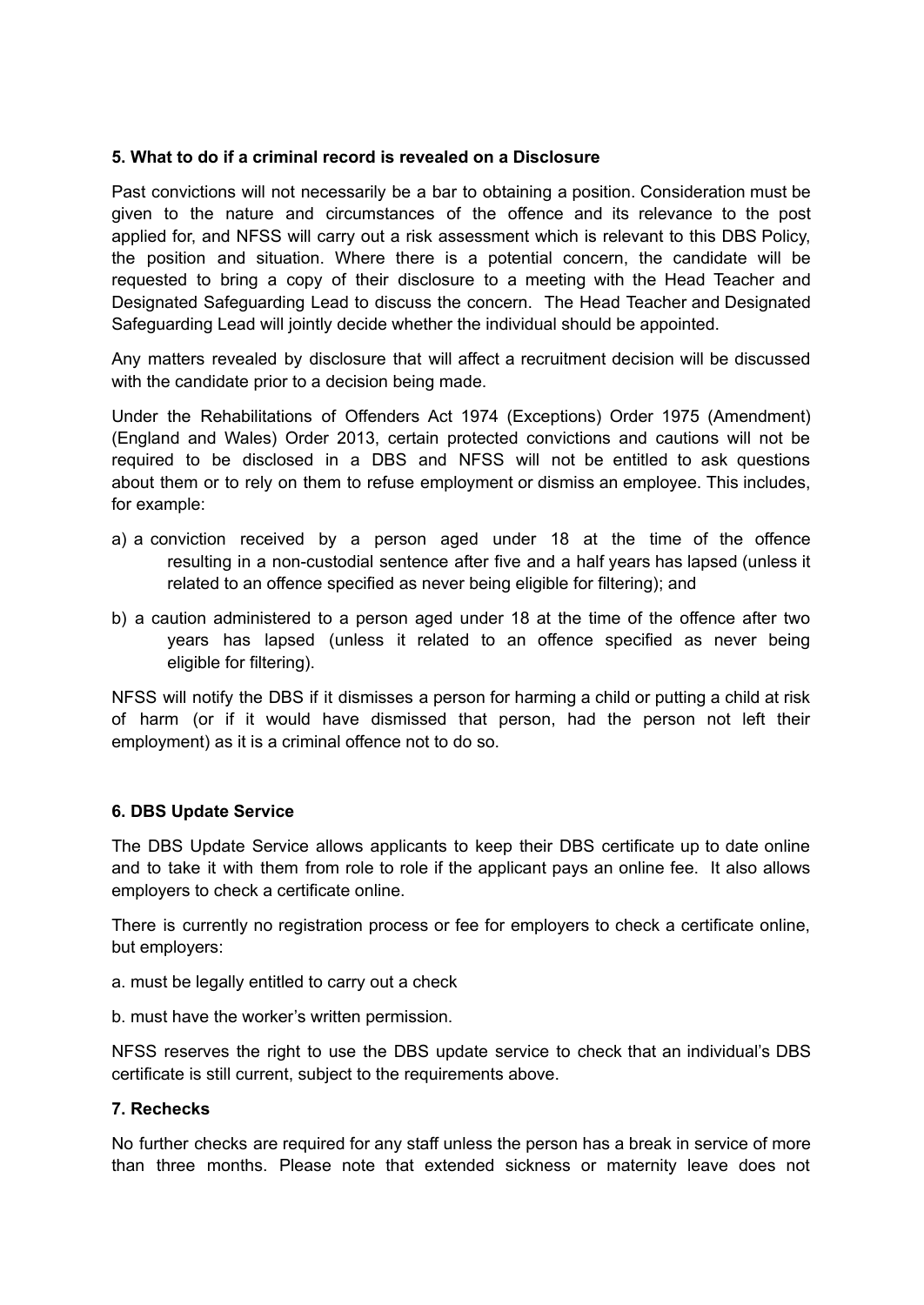constitute a break of service. However, NFSS may request an enhanced DBS check with barred list information should there be concerns, and bearing in mind the duty schools are under not to allow a barred person to work in regulated activity.

# **8. Single Central Record**

NFSS will keep a fully up-to-date Single Central Record containing details of whether or not the following checks have been carried out or certificates obtained, and the date on which the checks were completed:

# an identity check

an Enhanced DBS Check with Lists Disclosure

a Prohibition Orders check, including interim prohibition orders, any direction made under section 128 of the Education and Skills Act 2008 or section 142 of the Education Act 2002, or any disqualification, prohibition or restriction which takes effect as if contained in either such direction

a Disqualification by Association form, if required under section 75 of the Childcare Act 2006 (see below)

in the case of any person for whom, by reason of that person living or having lived outside the United Kingdom, obtaining an Enhanced DBS with Lists Disclosure certificate is not sufficient to establish the person's suitability to work in a school, such further checks as the Head Teacher considers appropriate, having regard to guidance issued by the Secretary of State

a check of professional qualifications, where appropriate

a check to establish the person's right to work in the UK

a check to establish the person's medical fitness for work

# **9. Disqualification by Association**

NFSS will ask staff to complete a Disqualification by Association form if required under section 75 of the Childcare Act 2006 (see below). This is to provide relevant information about a person who lives or works in the same household as an NFSS staff member and guards against an individual working with children who may be under the influence of someone who lives with them who may pose a risk to children, i.e. 'by association'. A person is automatically disqualified if they live in the same household as a disqualified person or in a household where a disqualified person is employed.

The term `disqualified person' in this context refers to a person who is included in the DBS Children's Barred List or otherwise disqualified from working in childcare.

The Disqualification by Association form will need to be completed by all staff who:

work in the early years provision (including teaching staff and support staff working in school nursery and reception classes)

work in later years childcare provision, i.e. provision outside school hours for children who have not reached the age of eight, including before-school settings such as breakfast clubs and after-school provision (but not including extended hours for school activities, such as choirs or sports clubs), if applicable

are directly concerned with the management of such early or later years provision.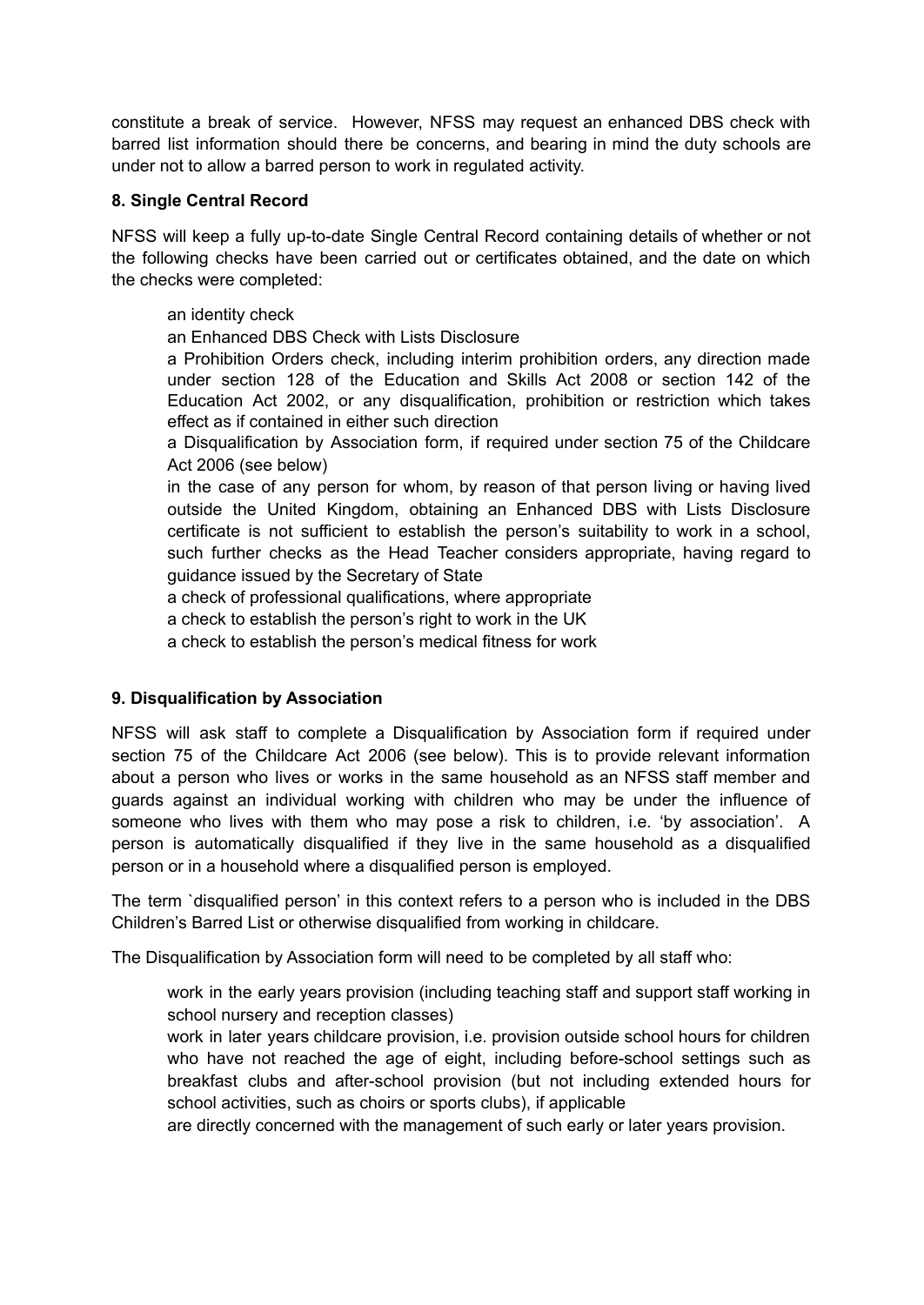In order to identify cases where a staff member working in relevant childcare settings may be disqualified by association, NFSS will ask only those staff to provide, to the best of their knowledge, information about someone who lives or is employed in their household. It is important that where information is obtained about third parties that the individual to whom the information relates is clearly informed about how, and for what purpose, the school will use their information.

NFSS will take care to ensure that the information provided is adequate, accurate and relevant to their enquiries. Where information is provided in error, or is not relevant, e.g. unspent caution or conviction which is not listed as a relevant offence, it should be destroyed. NFSS will ensure that staff and applicants are not required to breach the General Data Protection Regulations 2018 or the Rehabilitation of Offenders Act 1974.

NFSS will not employ an individual who is disqualified by association in connection with early or later years childcare provision, nor allow them to be directly concerned in the management of such provision, unless they have received a waiver from Ofsted (see below) which covers the role that they wish to undertake. Such individuals will not, however, be subject to any other restrictions or discrimination in respect of their work at the school.

# **10. Application for an Ofsted waiver of disqualification by association**

Where NFSS is satisfied that an individual working in a relevant setting falls within one of the disqualification criteria in the 2009 Regulations they will inform Ofsted (using disqualification@ofsted.gov.uk). The school will tell the relevant individual that Ofsted has been informed and explain the implications of disqualification to the individual, including whether they can apply to Ofsted for a waiver of Disqualification by Association, and make clear what information the individual will need to share with Ofsted. This process will be led by the Designated Safeguarding Lead.

The school will explain to the individual that details about how to make an application for a waiver, and a copy of the form, can be found in the Ofsted fact sheet "Applying to waive disqualification: early years and childcare providers", and that Ofsted will need the individual to complete the waiver application accurately and fully and will need information about the individual, or about any person who lives or is employed in their household who satisfies the disqualification criteria.

## **10. Monitoring and Review**

This policy will be monitored by the Designated Safeguarding Lead and reviewed by NFSS in September every year, or earlier if relevant regulations and official guidelines change.

## **Related Policies:**

Safer Recruitment Policy Safeguarding Policy Child Protection Policy Data Protection Policy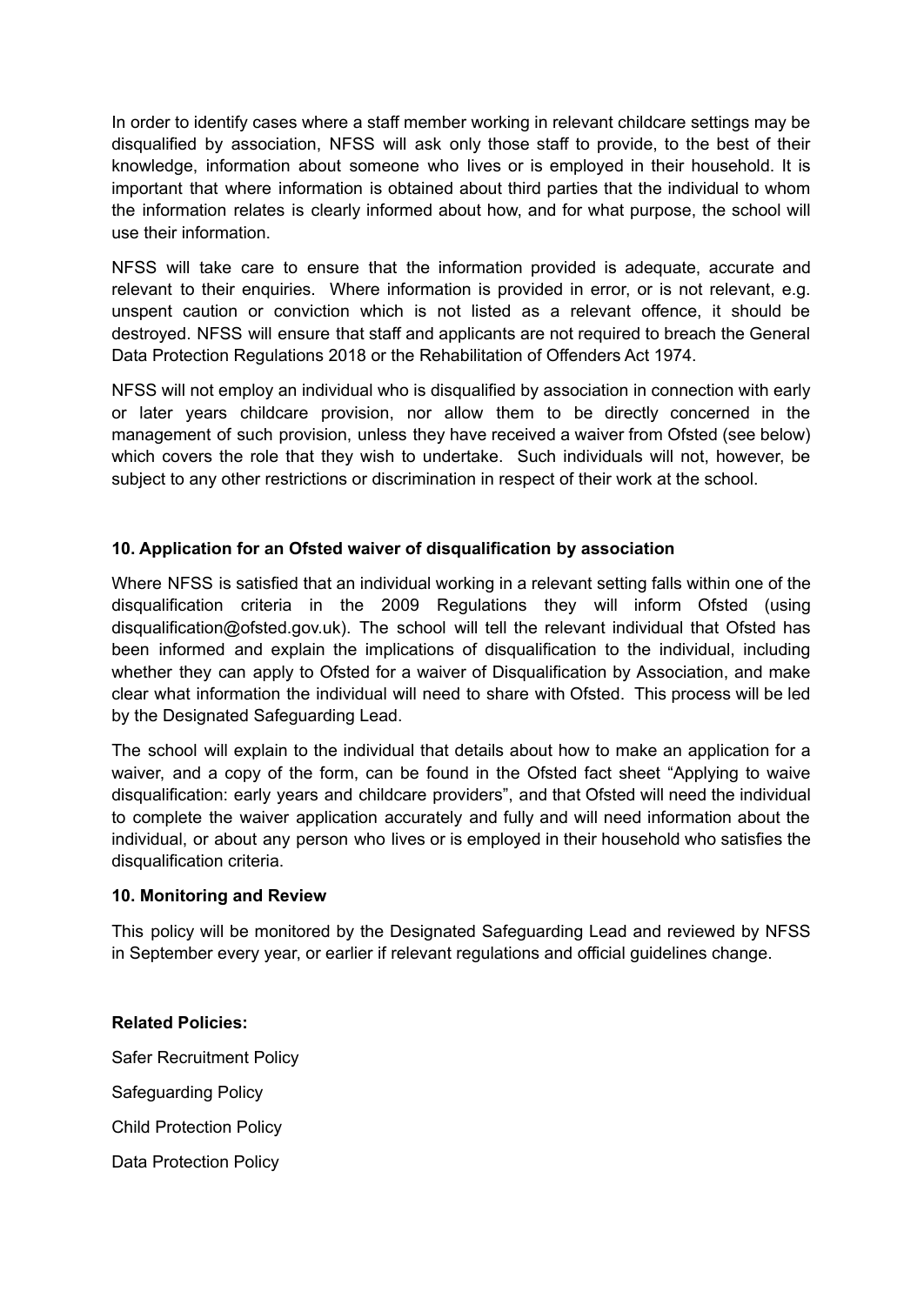# Legal context

Section 157 (Independent Schools and academies) of the Education Act 2002, and the resulting Education (Independent School Standards) Regulations 2014

Section 3(2) of the Safeguarding Vulnerable Groups Act 2006

Section 128 of the Education and Skills Act 2008

Section 142 of the Education Act 2002

The Childcare Act 2006

The General Data Protection Regulations 2018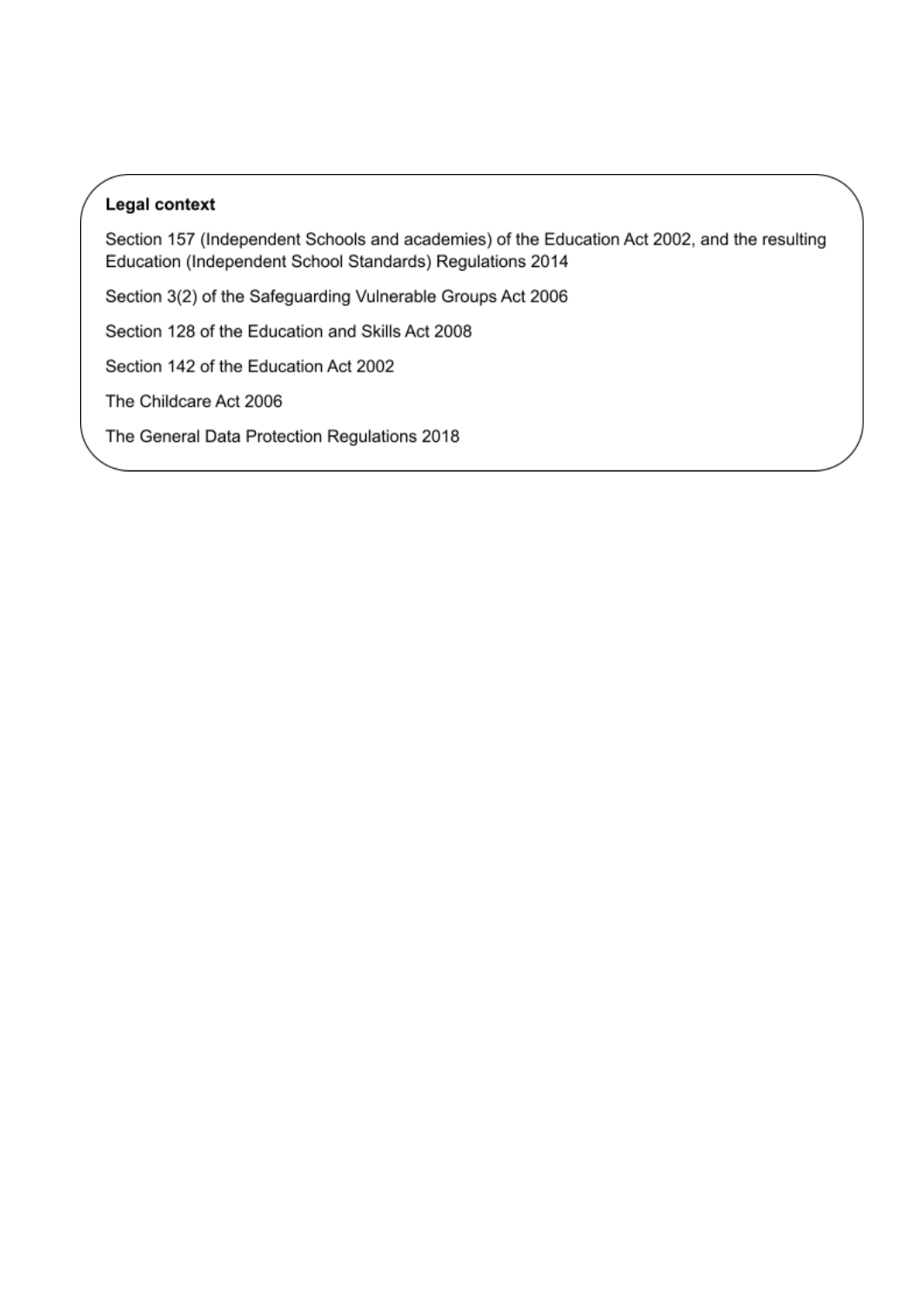# **Appendix 1: Secure handling of disclosures and disclosure information**

As an independent school using the Disclosure and Barring Service (DBS) to help assess the suitability of applicants for positions of trust, NFSS complies fully with the Code of Practice regarding the correct handling, use, storage, retention and disposal of certificates and certificate information. It also complies fully with its obligations under the Data Protection Act 1998 and other relevant legislation pertaining to the safe handling, use, storage, retention and disposal of certificate information.

This appendix is subject to NFSS's obligations to keep a single central register of recruitment and vetting checks in accordance with the Education (Independent School Standards) (England) Regulations 2014. This may be an electronic register, provided that the information so recorded is capable of being reproduced in legible form.

## *Storage and Access*

Any Disclosure information will be kept securely in lockable, non-portable, storage containers with access strictly controlled and limited to those who are entitled to see it as part of their duties.

## *Handling*

In accordance with section 124 of the Police Act 1997, disclosure information is only passed to those who are authorised to receive it in the course of their duties. It is recognised that it is a criminal offence to pass this information to anyone who is not entitled to receive it. NFSS may retain the disclosure until the next Ofsted inspection and then ensure it is destroyed in accordance with the Code of Practice.

#### *Disposal*

Once the retention period has elapsed, which is a maximum of six months, Disclosure information will be immediately destroyed by secure means. While awaiting destruction, Disclosure information will not be kept in any insecure receptacle (e.g. waste bin or confidential waste sack). Photocopies or any other copy or representation of the contents of a Disclosure will not be kept.

However, notwithstanding the above, we may keep a record of the date of issue of a certificate, the name of the subject, the type of certificate requested, the position for which the certificate was requested, the unique reference number of the certificates and the details of the recruitment decision taken.

#### *Usage*

Disclosure information is only used for the specific purpose for which it was requested and for which the applicant's full consent has been given.

#### *Retention*

Once a recruitment or other relevant decision has been made, Disclosure information is not kept for any longer than is absolutely necessary. This is generally for a period of up to six months unless a dispute is raised, to allow for the consideration and resolution of any appeal or complaint. If, in very exceptional circumstances, it is considered necessary to keep Disclosure information for longer than six months, the DBS will be consulted about this and full consideration will be given to the Data Protection Act 1998 and the human rights of the